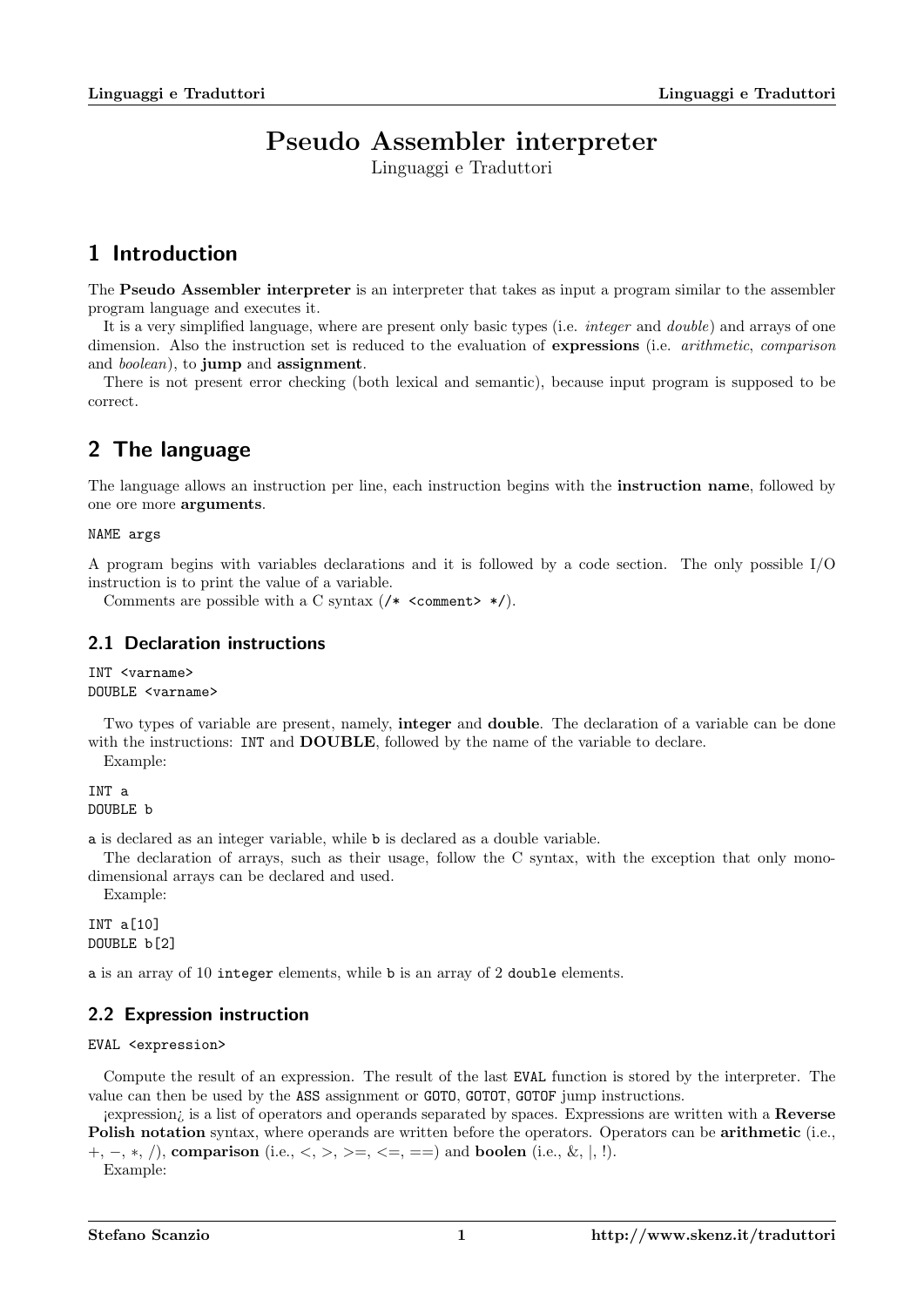EVAL  $3$  2 + 5  $*$  6 -EVAL 3 2 + 2 3 - > & 0

The two equations of the example are the following:

 $(3 + 2) * 5 - 6$  $((3 + 2) > (2 - 3))$  & 0

For the *boolean* operators, a FALSE operand is the number 0, while a TRUE operand is an integer number different from 0. Inside EVAL expressions can be used both variables and vectors with a C-like syntax. Vectors can be indexed using an integer number or a variable (i.e., a[3], a[b]), expressions can not to index a vector. Example:

EVAL  $b$  2 + EVAL  $a[3]$  2 +

### 2.3 Jump instructions

GOTO <label> GOTOT <label> GOTOF <label>

- <label> is an identifier.
- GOTO jump instruction does a jump to the position of label <label>.
- <GOTOT> jump instruction does a jump to the position of label <label> if the last EVAL instruction has a TRUE result (i.e., a number that is not 0).
- <GOTOF> jump instruction does a jump to the position of label <label> if the last EVAL instruction has a FALSE result (i.e., the 0 number).

Example:

```
EVAL 3 2 >
GOTOT L1
    EVAL 2 3 +
L1: EVAL 4 5 +
```
The result of EVAL  $3 \ 2 \ \geq \text{is} \ 1 \text{ (i.e. TRUE)}$ , so GOTOT L1 jumps to L1: and the instruction EVAL  $4 \ 5 \ + \text{is}$ executed.

### 2.4 Assignment instruction

ASS <var\_name>

The assignment instruction ASS assigns the result of the previous EVAL instruction to a variable name (i.e. <var name>. <var name> can be a variable or a mono-dimensional vector.

## 2.5 Print instruction

PRINT <var\_name>

The print instruction PRINT prints the value of a variable or a vector.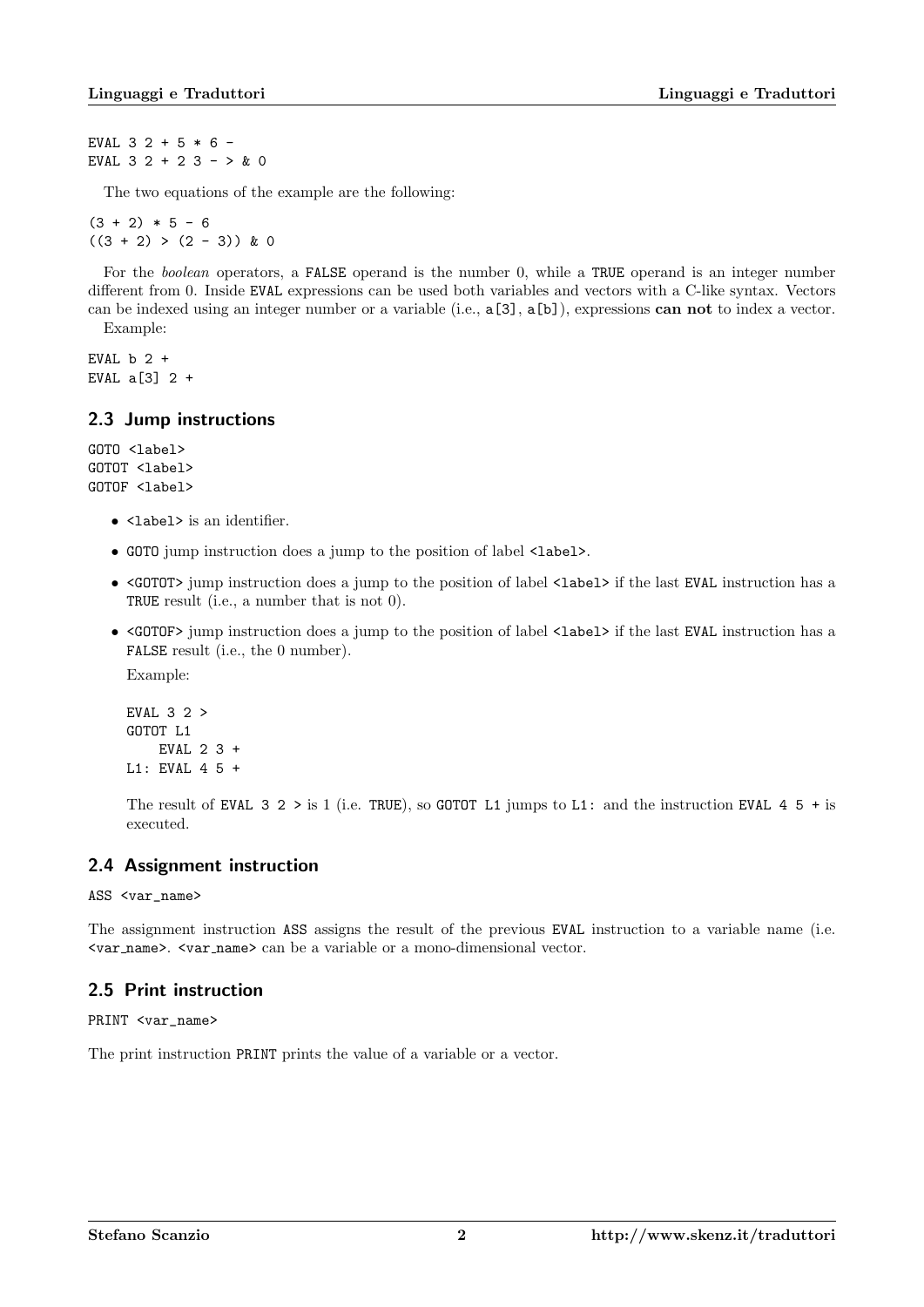## 3 Usage

To run the interpreter type:

java -jar interpreter.jar <filename> (<debug\_level>)?

where <filename> is an input file written in the Pseudo Assigns syntax. For instance with the command:

java -jar interpreter.jar bubble.asm

the file bubble.asm is executed without any debugging information. If the input file bubble.asm is:

| DOUBLE x[5]                                             | ASS j                                   |
|---------------------------------------------------------|-----------------------------------------|
| INT i                                                   | EVAL $x[i]$ $x[j] > /*$ if (line 22) */ |
| INT j                                                   | GOTOF L5                                |
| DOUBLE swap                                             | EVAL $x[j]$                             |
| INT pos                                                 | ASS swap                                |
| EVAL $-2.0$                                             | EVAL x[i]                               |
| ASS x[0]                                                | ASS x[j]                                |
| EVAL $-3.0$                                             | EVAL swap                               |
| ASS x[1]                                                | ASS x[i]                                |
| EVAL 3.0                                                | L5: EVAL i 1 +                          |
| ASS x[2]                                                | ASS i                                   |
| EVAL 5.0                                                | GOTO L3                                 |
| ASS x[3]                                                | L4: EVAL pos $1 -$                      |
| EVAL 2.5                                                | ASS pos                                 |
| ASS x[4]                                                | GOTO L1                                 |
| EVAL 5                                                  | L2: EVAL 0                              |
| ASS pos                                                 | ASS i                                   |
| L1: EVAL pos $0 >$ /* while (line 18) */                | L6: EVAL i 5 < $/*$ while (line 35) */  |
| GOTOF L2                                                | GOTOF L7                                |
| EVAL 0                                                  | PRINT x[i]                              |
| ASS i                                                   | EVAL $i$ 1 +                            |
| L3: EVAL i pos $1 - \langle \rangle$ while (line 20) */ | ASS i                                   |
| GOTOF L4                                                | GOTO L6                                 |
| EVAL i $1 +$                                            | $L7:$ END                               |

the obtained output will be:

-3.0  $-2.0$ 2.5 3.0 5.0

## 3.1 Debug Level 1

java -jar interpreter.jar bubble.asm 1

Using the  $\leq$  debug level  $\geq$  debugging option equal to 1, the output of the interpreter is:

|  | $0$ Istruz EVAL $[-2.0]$ | 5 Istruz ASS [x[2]] |  |
|--|--------------------------|---------------------|--|
|  | 1 Istruz ASS [x[0]]      | 6 Istruz EVAL [5.0] |  |
|  | 2 Istruz EVAL [-3.0]     | 7 Istruz ASS [x[3]] |  |
|  | 3 Istruz ASS [x[1]]      | 8 Istruz EVAL [2.5] |  |
|  | 4 Istruz EVAL [3.0]      | 9 Istruz ASS [x[4]] |  |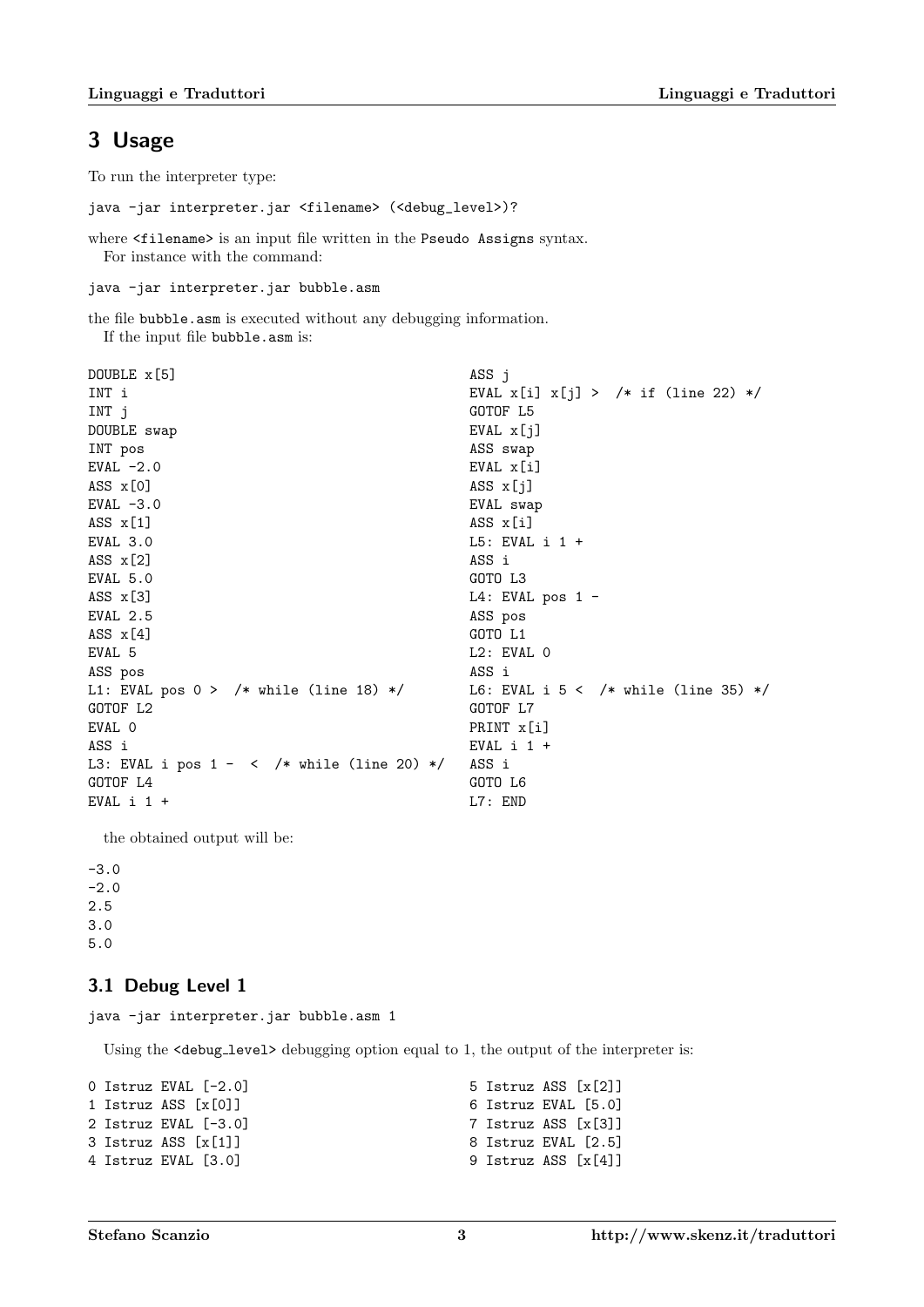|                   | 10 Istruz EVAL [5]                 | 32 Istruz ASS [pos]                            |
|-------------------|------------------------------------|------------------------------------------------|
|                   | 11 Istruz ASS [pos]                | 33 Istruz GOTO [1]                             |
|                   | 12 Istruz EVAL [pos, 0, >]         | 34 Istruz EVAL [0]                             |
|                   | 13 Istruz GOTOF [2]                | 35 Istruz ASS [i]                              |
|                   | 14 Istruz EVAL [0]                 | 36 Istruz EVAL [i, 5, <]                       |
| 15 Istruz ASS [i] |                                    | 37 Istruz GOTOF [7]                            |
|                   | 16 Istruz EVAL $[i, pos, 1, -, <]$ | 38 Istruz PRINT [x[i]]                         |
|                   | 17 Istruz GOTOF [4]                | 39 Istruz EVAL $[i, 1, +]$                     |
|                   | 18 Istruz EVAL $[i, 1, +]$         | 40 Istruz ASS [i]                              |
| 19 Istruz ASS [j] |                                    | 41 Istruz GOTO [6]                             |
|                   | 20 Istruz EVAL $[x[i], x[j], >]$   | 42 Istruz END null                             |
|                   | 21 Istruz GOTOF [5]                |                                                |
|                   | 22 Istruz EVAL [x[j]]              | LABEL TABLE:                                   |
|                   | 23 Istruz ASS [swap]               | $\{3=16, 2=34, 1=12, 7=42, 6=36, 5=28, 4=31\}$ |
|                   | 24 Istruz EVAL [x[i]]              |                                                |
|                   | 25 Istruz ASS [x[j]]               | PROGRAM EXECUTION:                             |
|                   | 26 Istruz EVAL [swap]              | $-3.0$                                         |
|                   | 27 Istruz ASS [x[i]]               | $-2.0$                                         |
|                   | 28 Istruz EVAL $[i, 1, +]$         | 2.5                                            |
| 29 Istruz ASS [i] |                                    | 3.0                                            |
|                   | 30 Istruz GOTO [3]                 | 5.0                                            |
|                   | 31 Istruz EVAL [pos, 1, -]         |                                                |
|                   |                                    |                                                |

where before the execution of the program are reported both the *list of instructions* of the program and the label table. The list of instructions is the list of all the instructions of the program with their line numbers. label table is a hash that maps the label name with the number of line to jump in the case of the jump is performed.

#### 3.2 Debug Level 2

java -jar interpreter.jar bubble.asm 2

0 Istruz EVAL [-2.0] 1 Istruz ASS [x[0]] 2 Istruz EVAL [-3.0] 3 Istruz ASS [x[1]] 4 Istruz EVAL [3.0] 5 Istruz ASS [x[2]] 6 Istruz EVAL [5.0] 7 Istruz ASS [x[3]] 8 Istruz EVAL [2.5] 9 Istruz ASS [x[4]] 10 Istruz EVAL [5] 11 Istruz ASS [pos] 12 Istruz EVAL [pos, 0, >] 13 Istruz GOTOF [2] 14 Istruz EVAL [0] 15 Istruz ASS [i] 16 Istruz EVAL [i, pos, 1, -, <] 17 Istruz GOTOF [4] 18 Istruz EVAL [i, 1, +] 19 Istruz ASS [j] 20 Istruz EVAL [x[i], x[j], >] 21 Istruz GOTOF [5] 22 Istruz EVAL [x[j]] 23 Istruz ASS [swap] 24 Istruz EVAL [x[i]] 25 Istruz ASS [x[j]] 26 Istruz EVAL [swap] 27 Istruz ASS [x[i]] 28 Istruz EVAL [i, 1, +] 29 Istruz ASS [i] 30 Istruz GOTO [3] 31 Istruz EVAL [pos, 1, -] 32 Istruz ASS [pos] 33 Istruz GOTO [1] 34 Istruz EVAL [0] 35 Istruz ASS [i] 36 Istruz EVAL [i, 5, <] 37 Istruz GOTOF [7] 38 Istruz PRINT [x[i]] 39 Istruz EVAL [i, 1, +] 40 Istruz ASS [i] 41 Istruz GOTO [6] 42 Istruz END null LABEL TABLE: {3=16, 2=34, 1=12, 7=42, 6=36, 5=28, 4=31} PROGRAM EXECUTION: 1 EVAL [-2.0] RES: -2.0 2 ASS [x[0]] -2.0 3 EVAL [-3.0] RES: -3.0 4 ASS [x[1]] -3.0 5 EVAL [3.0] RES: 3.0 6 ASS [x[2]] 3.0 7 EVAL [5.0] RES: 5.0 8 ASS [x[3]] 5.0 9 EVAL [2.5] RES: 2.5 10 ASS [x[4]] 2.5 11 EVAL [5] RES: 5 12 ASS [pos] 5 13 EVAL [pos, 0, >] RES: 1 14 GOTOF [2] LABEL: 2 -> LINE: 34 15 EVAL [0] RES: 0 16 ASS [i] 0 17 EVAL [i, pos, 1, -, <] RES: 1 18 GOTOF [4] LABEL: 4 -> LINE: 31 19 EVAL [i, 1, +] RES: 1 20 ASS [j] 1 21 EVAL [x[i], x[j], >] RES: 1 22 GOTOF [5] LABEL: 5 -> LINE: 28 23 EVAL [x[j]] RES: -3.0 24 ASS [swap] -3.0 25 EVAL [x[i]] RES: -2.0 26 ASS [x[j]] -2.0 27 EVAL [swap] RES: -3.0 28 ASS [x[i]] -3.0 29 EVAL [i, 1, +] RES: 1 30 ASS [i] 1 31 GOTO [3] LABEL: 3 -> LINE: 16 17 EVAL [i, pos, 1, -, <] RES: 1 18 GOTOF [4] LABEL: 4 -> LINE: 31 19 EVAL [i, 1, +] RES: 2 20 ASS [j] 2 21 EVAL [x[i], x[j], >] RES: 0 22 GOTOF [5] LABEL: 5 -> LINE: 28 29 EVAL [i, 1, +] RES: 2 30 ASS [i] 2 31 GOTO [3] LABEL: 3 -> LINE: 16 17 EVAL [i, pos, 1, -, <] RES: 1 18 GOTOF [4] LABEL: 4 -> LINE: 31 19 EVAL [i, 1, +] RES: 3 20 ASS [j] 3